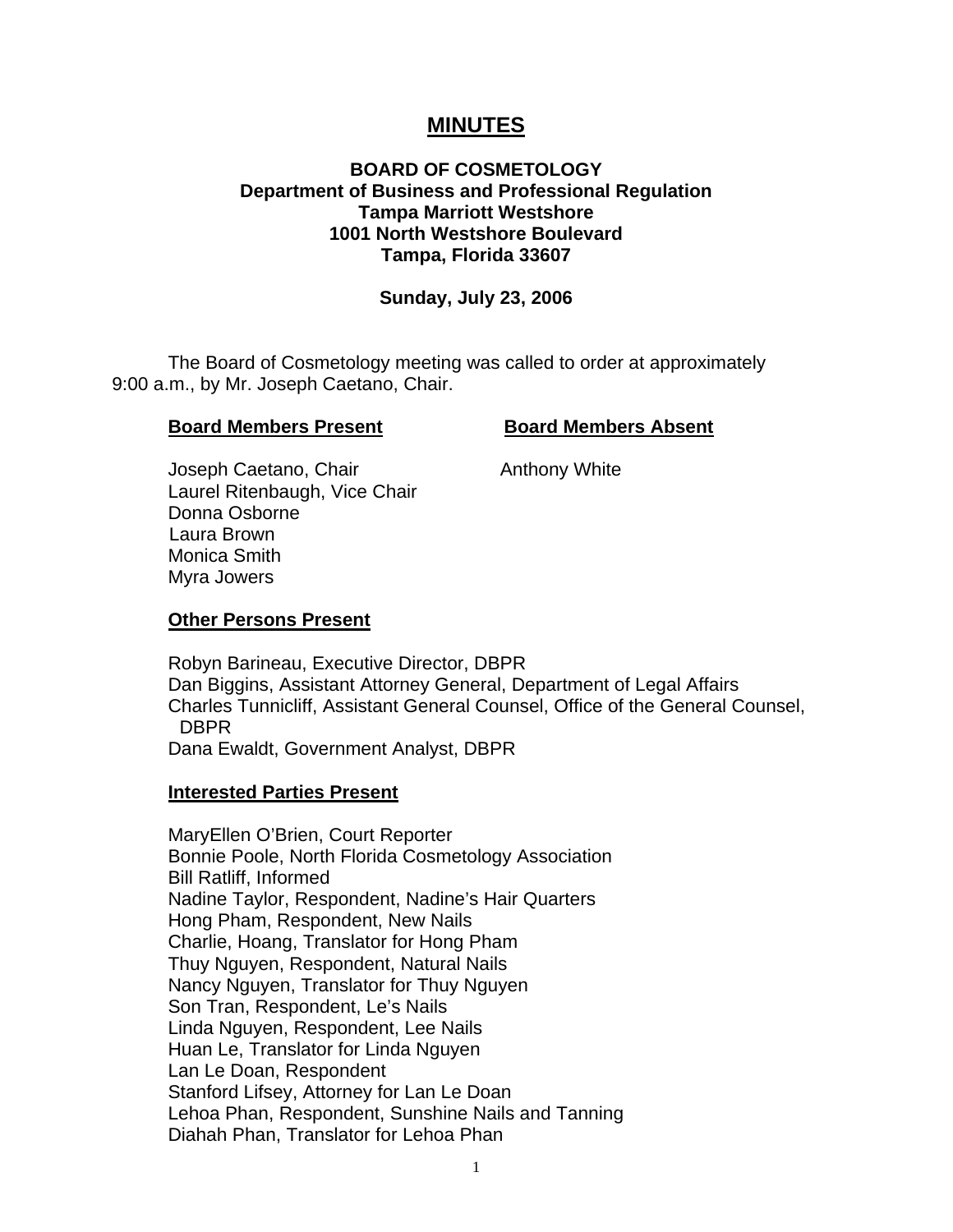Juan Gonzalez, Respondent, Joseph Johns Beauty Spa & Products, Inc. Quang Tang, Representing Respondent An Thi Tran Debbi Telli-Jackson, Respondent John Garten, Applicant Rose Todd, Applicant Joe Todd Theresa Licciardi Joseph Licciardi

 The meeting was opened with a roll call and a quorum was established. Chair Joseph Caetano noted Mr. Anthony White's absence from the meeting. Chair Caetano stated that Mr. White's absence was unexcused as he did not contact board staff prior to the meeting. Chair Caetano requested Ms. Robyn Barineau, Executive Director, express to the department his concerns regarding Mr. White's numerous unexcused absences.

#### **Approval of Minutes: April 23, 2006**

Mrs. Laura Brown moved to approve the minutes from the April 23, 2006, board meeting. Ms. Donna Osborne seconded the motion to approve the minutes and the motion passed unanimously.

#### **Disciplinary Matters**

Mr. Dan Biggins, Assistant Attorney General, inquired if all the board members had received their board meeting materials and if the members had reviewed all the materials. All members responded in the affirmative to these questions.

#### **Informal Hearings**

Regarding Case No. 2006-003543 against An Thi Tran of Valrico, Mr. Charles Tunnicliff, Assistant General Counsel, informed the board that the Respondent elected an informal hearing before the board, however, she was not present for the meeting. Mr. Quang Tang was present as a translator on behalf of Ms. An Thi Tran. Mr. Tunnicliff presented the department's case in this matter and suggested assessing a fine of \$500 and costs of \$352.19. Mr. Tunnicliff informed the board that all fines and costs are paid in full. Ms. Monica Smith moved that the board find the Respondent was properly served with the Administrative Complaint, that there was competent and substantial evidence to support the allegations as set forth in the Administrative Complaint, that the Respondent committed the offenses as outlined in the Administrative Complaint, and impose a fine of \$500 and costs of \$352.19. Vice Chair Laurel Ritenbaugh seconded the motion. The motion passed unanimously.

Regarding Case No. 2005-061911 against Gladys DeLa Cruz of Miami, Mr. Tunnicliff informed the board that the Respondent elected an informal hearing before the board, however, she was not present for the meeting. Mr. Tunnicliff presented the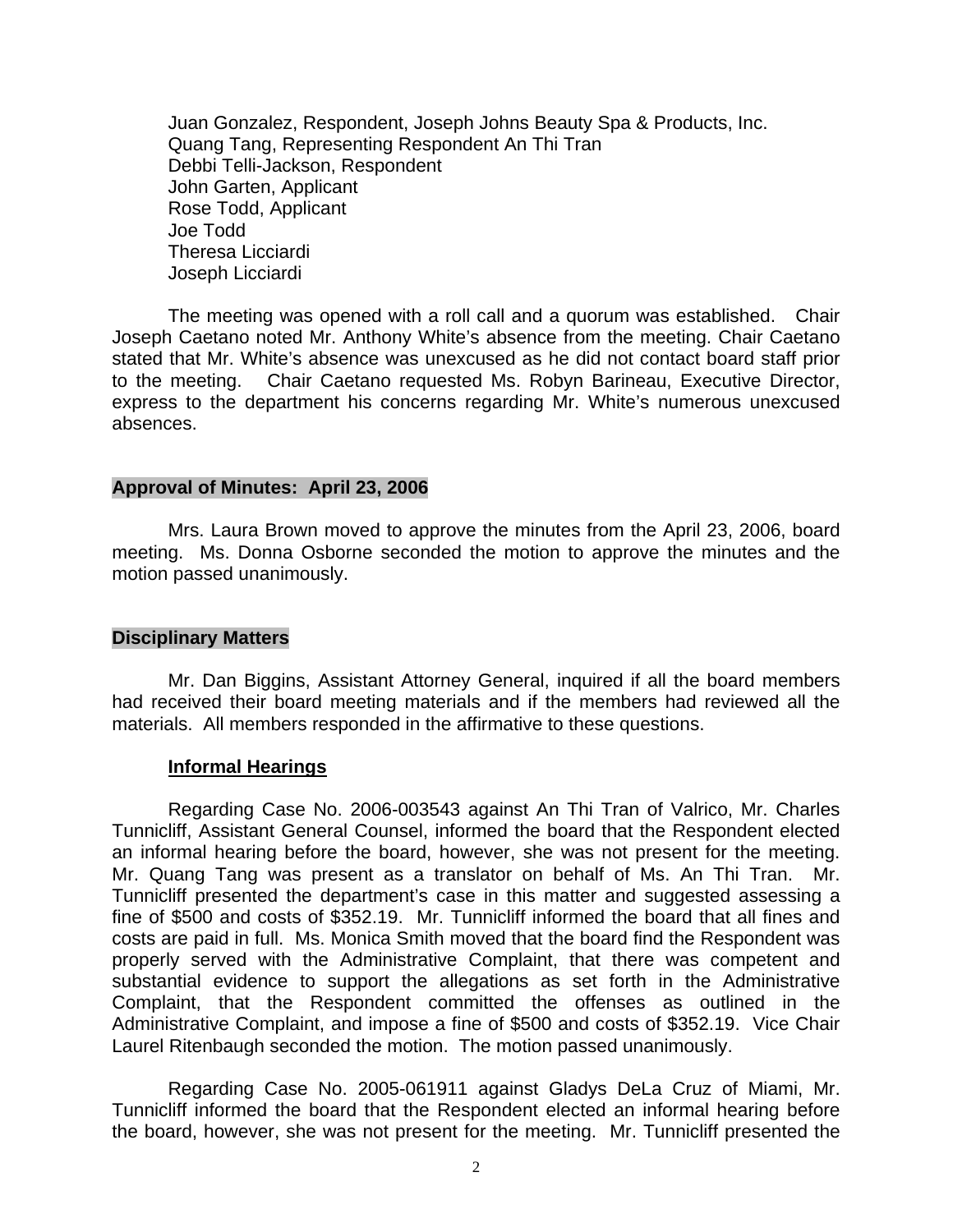department's case in this matter and suggested assessing a fine of \$500 and costs of \$24.94. Ms. Osborne moved that the board find the Respondent was properly served with the Administrative Complaint, that there was competent and substantial evidence to support the allegations as set forth in the Administrative Complaint, that the Respondent committed the offenses as outlined in the Administrative Complaint, and impose a fine of \$500 and costs of \$24.97. Mrs. Brown seconded the motion. The motion passed unanimously.

 Regarding Case No. 2005-033665 against JR Bargain Beauty Salon of Margate, Mr. Tunnicliff informed the board that the Respondent elected an informal hearing, however, no representative from JR Bargain Beauty Salon was present for the meeting. Mr. Tunnicliff presented the department's case in this matter and suggested assessing a fine of \$500 and costs of \$92.10. Ms. Osborne moved that the board find that the Respondent was properly served with the Administrative Complaint, that there was competent and substantial evidence to support the allegations as set forth in the Administrative Complaint that the Respondent committed the offenses as outlined in the Administrative Complaint and impose a fine of \$500 and costs of \$92.10. Ms. Myra Jowers seconded the motion and the motion passed unanimously.

 Regarding Case No. 2005-052575 against Maria Esther Briceno of Miami, Mr. Tunnicliff informed the board that the Respondent elected an informal hearing, however, she was not present for the meeting. Mr. Tunnicliff presented the department's case in this matter and suggested assessing a fine of \$500 and costs of \$48.05. Mrs. Brown moved that the board find the Respondent was properly served with the Administrative Complaint, that there was competent and substantial evidence to support the allegations as set forth in the Administrative Complaint, that the Respondent committed the offenses as outlined in the Administrative Complaint, and impose a fine of \$500 and costs of \$48.05. Ms. Osborne seconded the motion and the motion passed unanimously.

Regarding Case No. 2005-045870 against Moises A. Solana Mora of Tampa, Mr. Tunnicliff informed the board that the Respondent elected an informal hearing, however, he was not present for the meeting. Mr. Tunnicliff presented the department's case in this matter and suggested assessing a fine of \$500 and costs of \$113.10, both of which are paid in full. Mrs. Brown moved that the board find the Respondent was properly served with the Administrative Complaint, that there was competent and substantial evidence to support the allegations as set forth in the Administrative Complaint that the Respondent committed the offenses as outlined in the Administrative Complaint, and impose a fine of \$500 and costs of \$113.10. Ms. Smith seconded the motion and the motion passed unanimously.

 Regarding Case No. 2006-001448 against Nadines Hair Quarters of Kissimmee, Mr. Tunnicliff presented the department's case in this matter and suggested assessing a fine of \$500 and costs of \$325.84. Ms. Nadine Taylor was present and was sworn in by the court reporter. Ms. Taylor offered mitigation as to why MMA was present in her salon. Ms. Taylor informed the board that she had recently purchased the salon "as is" which included all supplies and equipment. As evidence, Ms. Taylor presented the billof-sale to the board. Ms. Taylor noted that nail specialty services are not offered in her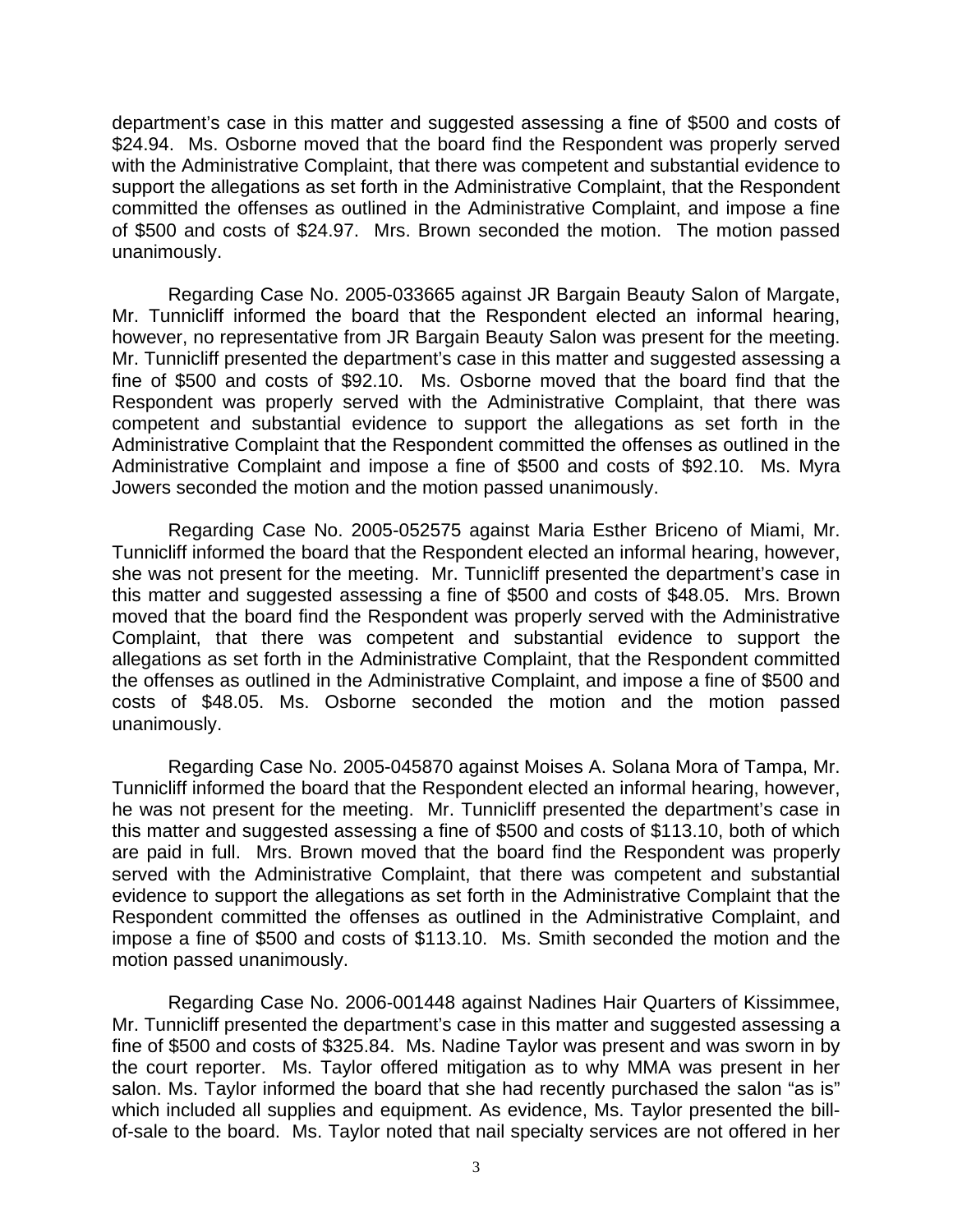salon nor does she have a nail technician employed at the salon. Ms. Taylor also stated that she does not know what MMA is. After discussion of the mitigating circumstances, Ms. Osborne moved that the board dismiss the fine for the MMA violation; however, the sanitation violation would remain as cited. Ms. Osborne moved that the board impose a reduced fine of \$50 and costs of \$325.84 and grant a four month payment plan with the first payment of \$93.96 being due within 30 days of the date of the final order. Mrs. Brown seconded the motion and the motion passed unanimously.

 Regarding Case No. 2005-063959 against Natural Nails of Orlando, Mr. Tunnicliff presented the department's case in this matter and suggested assessing a fine of \$500 and costs of \$332.37. Ms. Thuy Nguyen was present along with her translator, Ms. Nancy Nguyen. Ms. Thuy Nguyen and Ms. Nancy Nguyen were sworn in by the court reporter. Ms. Nguyen offered mitigation that the product label specified the product was MMA free. Ms. Nguyen stated that she did attempt to purchase a MMA free nail liquid. After discussion, Ms. Osborne moved the board find the Respondent was properly served with the Administrative Complaint, that there was competent and substantial evidence to support the allegations as set forth in the Administrative Complaint that the Respondent committed the offenses as outlined in the Administrative Complaint, and impose a fine of \$500 and costs of \$332.37. Mrs. Brown seconded the motion and the motion passed unanimously.

Regarding Case No. 2006-002718 against New Nails of Ocala, Mr. Tunnicliff presented the department's case in this matter and suggested assessing a fine of \$500 and costs of \$355.04, both of which are paid in full. Mr. Hoan Pham was present along with his translator, Mr. Charlie Hoang. Mr. Pham and Mr. Hoang were sworn in by the court reporter. Mr. Pham offered mitigation stating that he purchased the salon in May 2005 and that the former owner left the product which contained MMA at the salon. After discussion, Ms. Osborne moved the board find the Respondent was properly served with the Administrative Complaint, that there was competent and substantial evidence to support the allegations as set forth in the Administrative Complaint that the Respondent committed the offenses as outlined in the Administrative Complaint, and impose a fine of \$500 and costs of \$355.04. Ms. Smith seconded the motion and the motion passed unanimously.

 Regarding Case No. 2005-036236 against Regal Nails of Vero Beach, Mr. Tunnicliff informed the board that the Respondent elected an informal hearing, however, no representative was from Regal Nails was present for the meeting. Mr. Tunnicliff presented the department's case in this matter and suggested assessing a fine of \$1,100 and costs of \$125.13. Ms. Osborne moved that the board find the Respondent was properly served with the Administrative Complaint, that there was competent and substantial evidence to support the allegations as set forth in the Administrative Complaint that the Respondent committed the offenses as outlined in the Administrative Complaint, and impose a fine of \$1,100 and costs of \$125.13. Ms. Jowers seconded the motion and the motion passed unanimously.

 Regarding Case No. 2006-003404 against T&M Nails of Orlando, Mr. Tunnicliff informed the board that the Respondent elected an informal hearing, however, no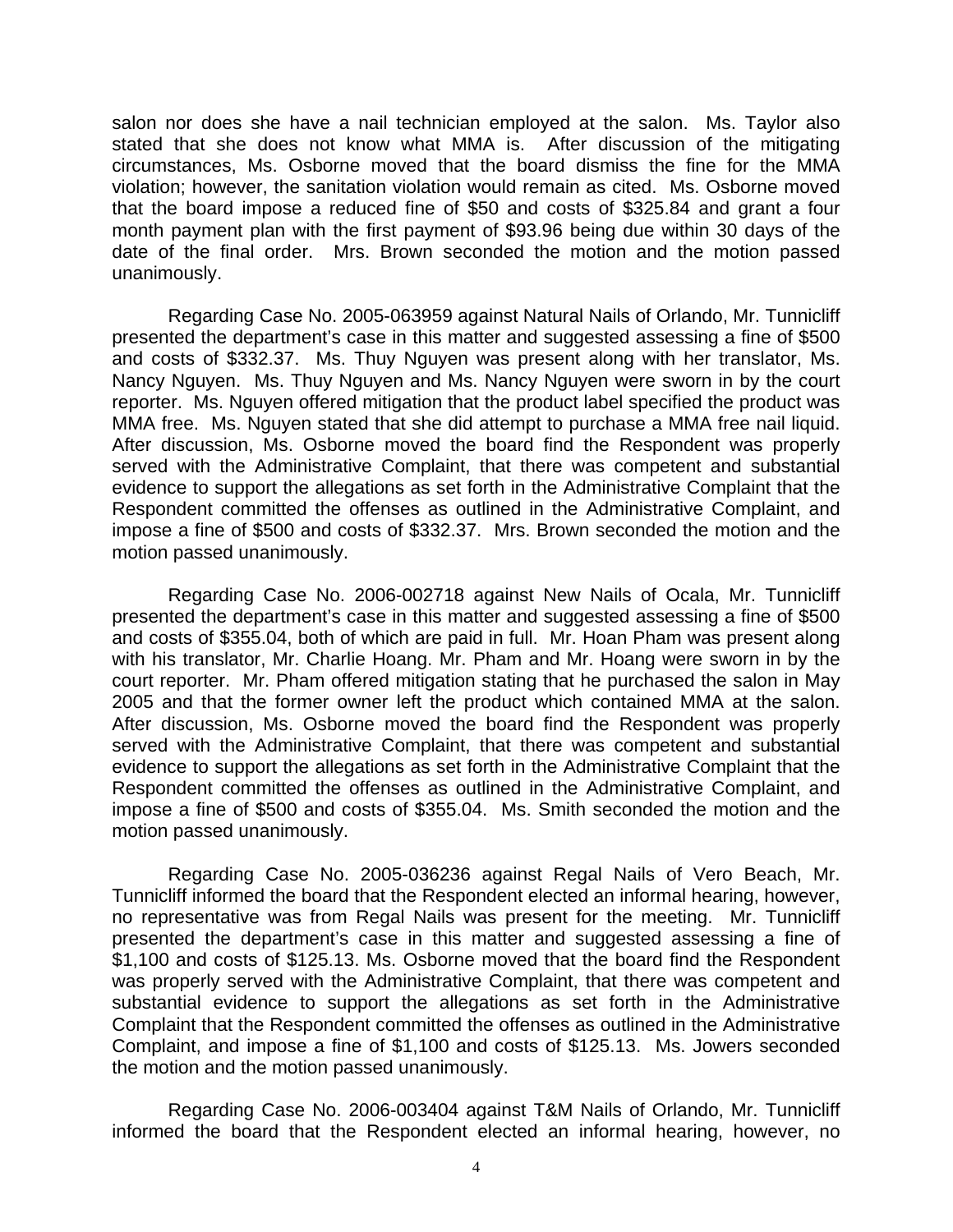representative from T&M Nails was present for the meeting. Mr. Tunnicliff presented the department's case in this matter and suggested assessing a fine of \$500 and costs of \$313.95, both of which are paid in full. Ms. Osborne moved that the board find the Respondent was properly served with the Administrative Complaint, that there was competent and substantial evidence to support the allegations as set forth in the Administrative Complaint that the Respondent committed the offenses as outlined in the Administrative Complaint, and impose a fine of \$500 and costs of \$313.95. Mrs. Brown seconded the motion and the motion passed unanimously.

 Regarding Case No. 2005-022351 against Celebrity Beauty Salon of Ft. Lauderdale, Mr. Tunnicliff informed the board that the Respondent elected an informal hearing, however, no representative from Celebrity Beauty Salon was present for the meeting. Mr. Tunnicliff presented the department's case in this matter and suggested assessing a fine of \$250 and costs of \$232.41, with a six month payment plan. Ms. Osborne moved that the board find the Respondent was properly served with the Administrative Complaint, that there was competent and substantial evidence to support the allegations as set forth in the Administrative Complaint, that the Respondent committed the offenses as outlined in the Administrative Complaint, and impose a fine of \$250 and costs of \$232.41, and the board grant the Respondent a six month payment plan with the first payment of \$232.41 being due within 30 days of the final order. Mrs. Brown seconded the motion and the motion passed unanimously.

 Regarding Case No. 2003-092750 against Kha Tuong Luong of Ft. Myers, Mr. Tunnicliff informed the board that the Respondent elected an informal hearing, however the Respondent was not present for the meeting. Mr. Tunnicliff presented the department's case in this matter and suggested assessing a fine of \$1,200 and costs of \$132.06. Ms. Osborne moved that the board find the Respondent was properly served with the Administrative Complaint, that there was competent and substantial evidence to support the allegations as set forth in the Administrative Complaint that the Respondent committed the offenses as outlined in the Administrative Complaint, and impose a fine of \$1,200 and costs of \$132.06. Ms. Jowers seconded the motion and the motion passed unanimously.

## **Motions for Waiver of Rights and Final Order**

 Unless otherwise stated, by appropriate motion the board found that the Respondent was properly served with the Administrative Complaint, the Respondent failed to respond within 21 days thereby waiving their right to elect a hearing in this matter, the board accepted the allegations as stated in the Administrative Complaint and adopted them as the findings of fact and conclusions of law of the board, and imposed the penalties shown below:

- Bao Long Nguyen; Brandon Case No. 2005-063447 \$50 fine and \$338.12 costs
- Cheryl Michele Simon; Bunnell Case No. 2004-043022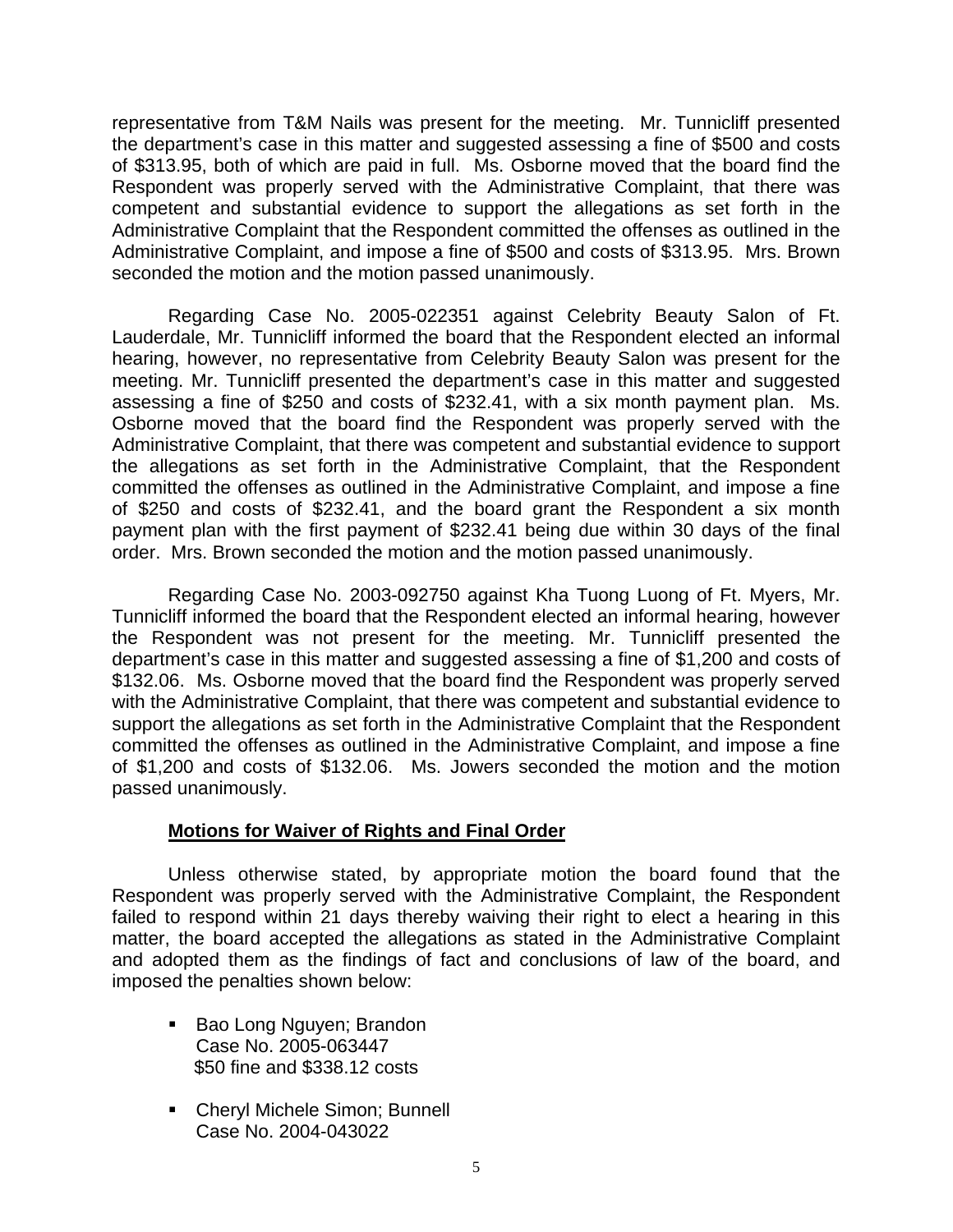\$500 fine and \$187.46 costs

- **Classic Cuts Salon, Inc.; Winter Park** Case No. 2005-048463 \$500 fine and \$103.91 costs
- Cu. T. Mai; Loxahatchee Case No. 2005-023376 \$1,000 fine and \$109.39 costs
- **Excel Nails; Orlando** Case No. 2005-047244 \$50 fine and \$383.26 costs
- Klassic Cutz: Orlando Case No. 2005-053643 \$3,400 fine and \$202.15 costs
- Nail 2000; Tallahassee Case No. 2005-044095 \$250 fine and \$76.53 costs
- **Next Level Hair Studio; Ft. Myers** Case Nos. 2004-008227 and 2004-000968 License Revocation
- Regal Nails; Titusville Case No. 2005-063999 \$500 fine and \$296.67 costs
- Stacy L. Hubbs; Green Cove Springs Case No. 2006-004348 \$150 fine and \$47.21 costs
- **TQ Nails & Spa, Inc.; Spring Hill**  Case No. 2005-063299 \$50 fine and \$444.40 costs

 Regarding Case No. 2004-025942 against Margaret A. Barber of Winter Park, the Administrative Complaint charged the Respondent with a violation of section 455.227(1)(c), F.S.. The department suggested placement of the Respondent on three years probation as an attempt to place restriction of the Respondent's practice of cosmetology. After further discussion regarding the fraudulent actions of the Respondent, Ms. Osborne moved that the board find the Respondent was properly served with the Administrative Complaint, that there was competent and substantial evidence to support the allegations as set forth in the Administrative Complaint, that the Respondent committed the offenses as outlined in the Administrative Complaint, and impose a revocation of Ms. Barber's nail specialist registration FV545738. Ms. Jowers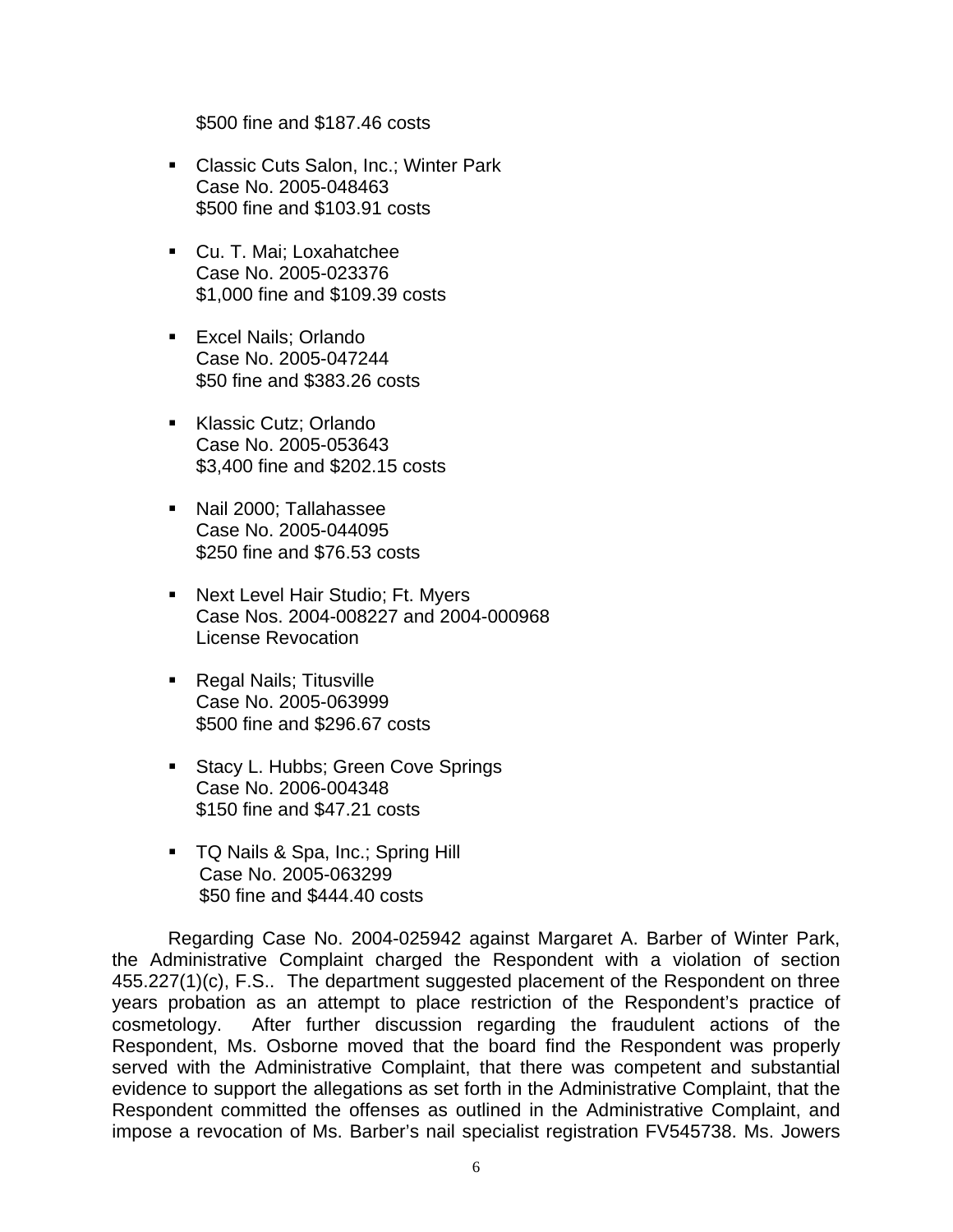seconded the motion and the motion passed unanimously.

 Regarding Case No. 2005-000628 against Mavery Fuentes, d/b/a Mabel Hair Salon of Tampa, Mr. Tunnicliff asked that this case be pulled from the agenda to be considered at a later date.

 Regarding Case No. 2005-006765 against US Nails of North Palm Beach, Mr. Tunnicliff informed the board that the Administrative Complaint charged the Respondent with a violation of section 477.029(1)(i), F.S., and 477.0265(1)(c), F.S. The department suggested assessing a fine of \$900 and costs of \$140.88. Discussion ensued regarding the numerous sanitation violations cited in the Administrative Complaint. The board also expressed concern over the Respondent's non-compliance of prior sanitation violations and the willful repeated acts of sanitation violations. Mrs. Brown moved that the board find the Respondent was properly served with the Administrative Complaint, that there was competent and substantial evidence to support the allegations as set forth in the Administrative Complaint, that the Respondent committed the offenses as outlined in the Administrative Complaint, and impose a fine of \$900 and costs of \$140.88, plus a six month suspension of the salon license.

#### **Settlement Stipulations**

 Regarding Case No. 2004-034275 against Debbie Dee Telli of Jacksonville, the Administrative Complaint charged the Respondent with a violation of section 477.028(1)(b), F.S. Ms. Telli was present for the meeting and was sworn in by the court reporter. The department suggested assessing a fine of \$2,000 and costs of \$619.31, plus two years probation. Ms. Telli requested the board grant her a 90-day payment plan. Vice Chair Ritenbaugh moved that the board adopt the Stipulation of the parties as the board's final action in this matter and incorporate it and all its terms into a final order. Mrs. Brown seconded the motion and the motion passed unanimously.

 Regarding Case No. 2004-060863 against Joseph Johns Beauty Spa & Products, Inc., of Coral Gables, the Administrative Complaint charged the Respondent with a violation of section 477.0265(1)(b)2, F.S. Mr. Juan Gonzalez was present and sworn in by the court reporter. The department suggested assessing a fine of \$500 and costs of \$63.70. Ms. Osborne moved that the board adopt the Stipulation of the parties as the board's final action in this matter and incorporate it and all its terms into a final order. Ms. Smith seconded the motion and the motion passed unanimously.

 Regarding Case No. 2005-059154 against Lan Le Doan, of Tampa, the Administrative Complaint charged the Respondent with a violation of section 477.0265(1)(h), F.S. Mr. Doan was present accompanied by his attorney Mr. Stanford Lifsey. Mr. Doan was sworn in by the court reporter. The department suggested assessing a fine of \$50 and costs of \$139. Mr. Tunnicliff informed the board that the fine and costs are paid in full. Ms. Osborne moved that the board adopt the Stipulation of the parties as the board's final action in this matter and incorporate it and all its terms into a final order. Ms. Jowers seconded the motion and the motion passed unanimously.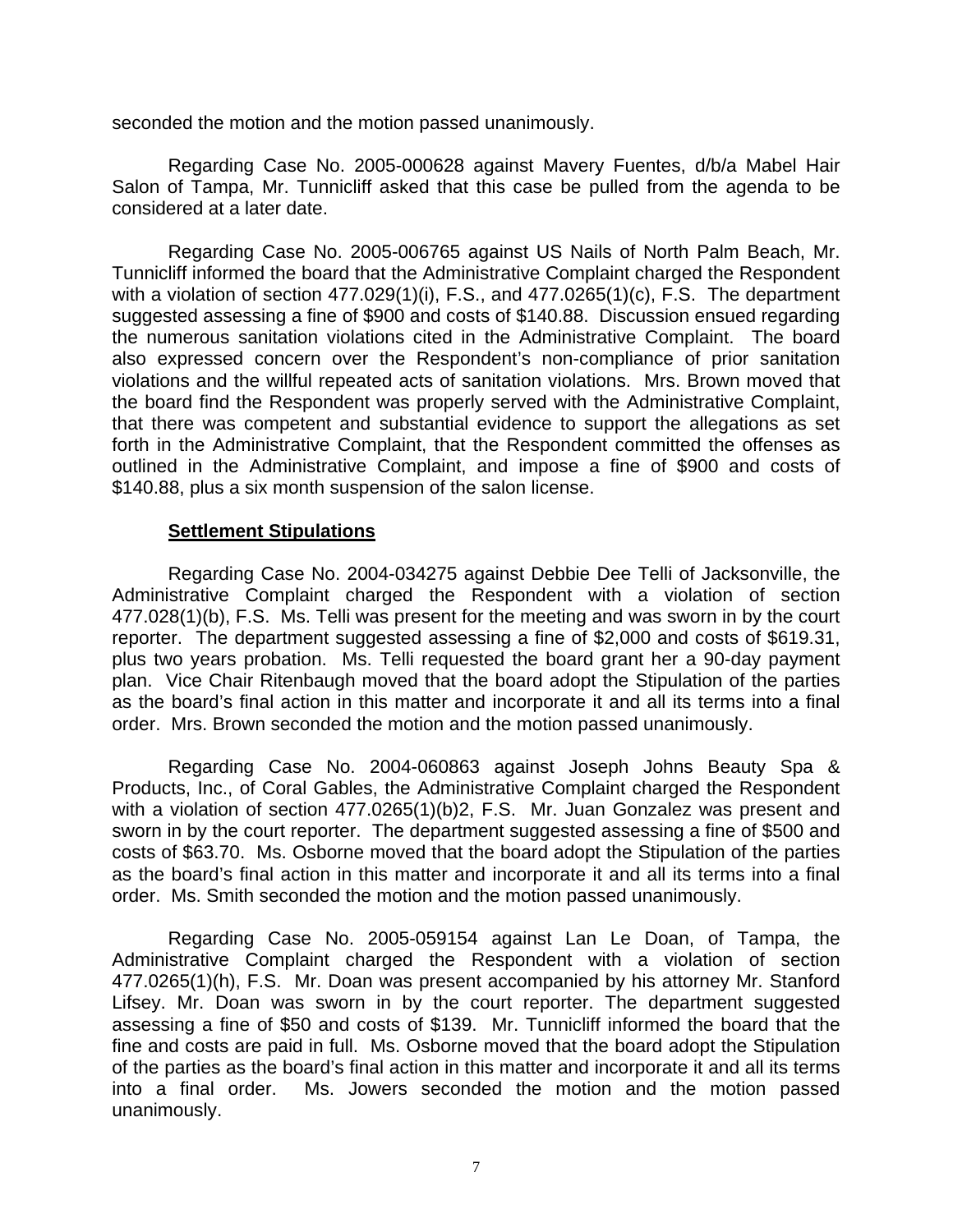Regarding Case No. 2005-044108 against Le's Nails of Eustis, the Administrative Complaint charged the Respondent with a violation of section 477.0265(1)(h), F.S., and multiple violations of section 477.029(1)(i), F.S. Mr. Son Tran was present and was sworn in by the court reporter. The department suggested assessing a fine of \$800 and costs of \$498.61. Mr. Tunnicliff informed the board that the fine and costs are paid in full. Ms. Osborne moved that the board adopt the Stipulation of the parties as the board's final action in this matter and incorporate it and all its terms into a final order. Mrs. Brown seconded the motion and the motion passed unanimously.

 Regarding Case No. 2005-058888 against Lee Nails of Altamonte Springs, the Administrative Complaint charged the Respondent with a violation of section 477.0265(1)(h), F.S. Ms. Linda Nguyen was present along with her translator, Mr. Huan Le. Ms. Nguyen and Mr. Le were sworn in by the court reporter. The department suggested assessing a fine of \$50 and costs of \$333.28. Mr. Tunnicliff informed the board that the fine and costs are paid in full. Mrs. Brown moved that the board adopt the Stipulation of the parties as the board's final action in this matter and incorporate it and all its terms into a final order. Ms. Smith seconded the motion and the motion passed unanimously.

 Regarding Case No. 2005-061117 against Sunshine Nails and Tanning of Brooksville, the Administrative Complaint charged the Respondent with a violation of section 477.0265(1)(h), F.S. Ms. Lehoa Phan was present along with her translator, Ms. Dianah Phan. Ms. Phan and Ms. Phan were sworn in by the court reporter. The department suggested assessing a fine of \$50 and costs of \$423.57. Mr. Tunnicliff informed the board that the fine and costs are paid in full. Ms. Osborne moved that the board adopt the Stipulation of the parties as the board's final action in this matter and incorporate it and all its terms into a final order. Mrs. Brown seconded the motion and the motion passed unanimously.

 Unless otherwise stated, by appropriate motion the board found the Respondent to have committed the offenses as alleged in the Administrative Complaint and adopted the Stipulation of the parties as the board's final action regarding a penalty to be imposed on the Respondent as follows:

- A1A Nails; Ponte Vedra Case No. 2005-063582 \$500 fine and \$27.33 costs
- **Ann T. Spaeth; West Palm Beach** Case No. 2005-023367 \$1,000 fine and \$109.39 costs
- California Nails USA; Melbourne Case No. 2005-052138 \$500 fine and \$466.80 costs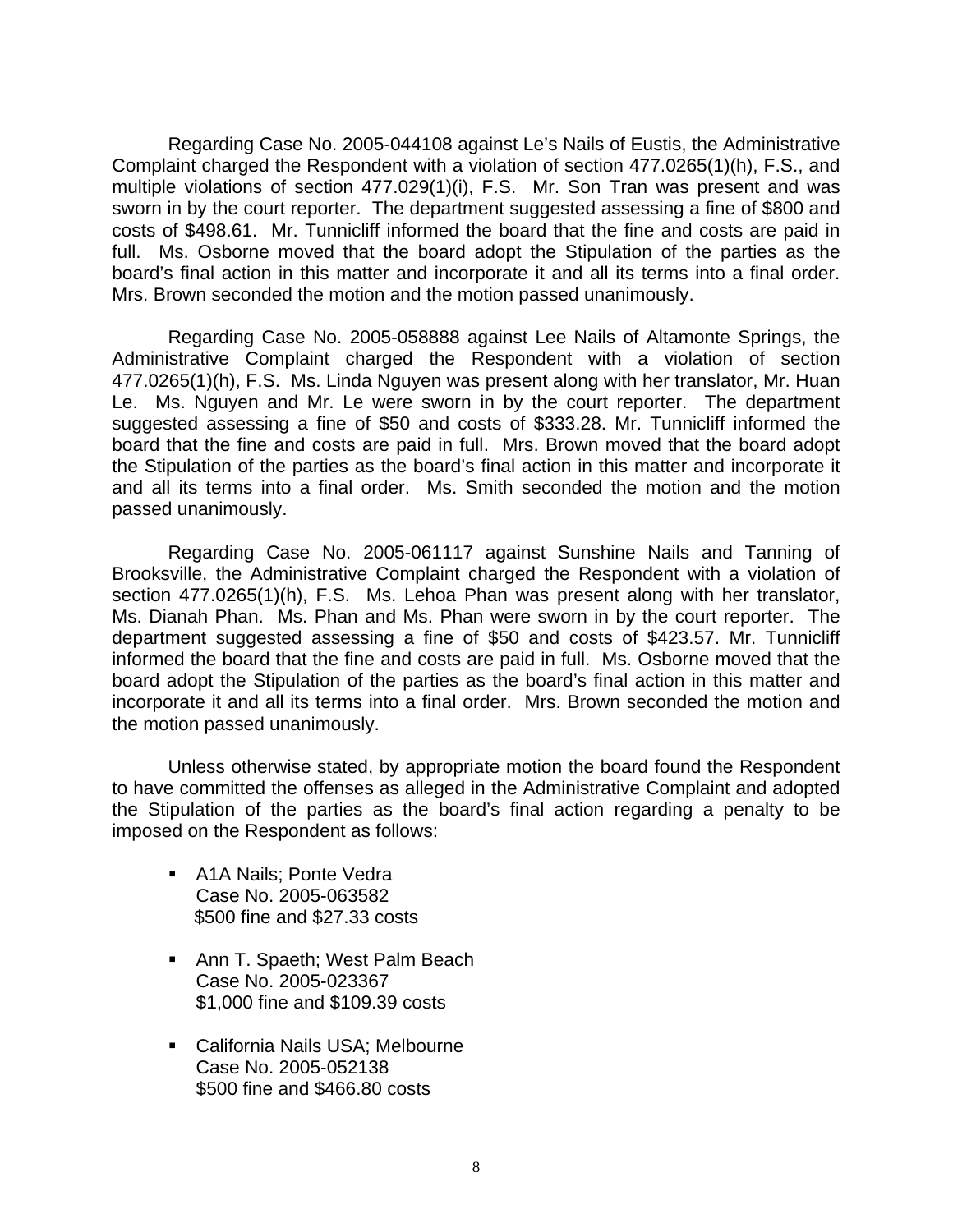- **Cuc Tran Nguyen** Case No. 2005-059260 \$50 fine and \$344.02 costs
- **Ferren Harris; Daytona** Case No. 2005-052884 \$1,500 fine and \$221.92 costs
- **IVan Sherman; Singer Island** Case No. 2005-020984 \$1,000 fine and \$140.88 costs
- **Lena's Nail Salon; Orange City**  Case No. 2005-064001 \$500 fine and \$320.47 costs
- Lorena Costa Almaida; Miami Case No. 2005-063421 \$500 fine and \$63.84 costs
- **Mastercuts #6482; Wellington** Case No. 2005-036222 \$1,750 fine and \$156.62 costs (Due to a possible conflict of interest, Mrs. Brown recused herself from voting in this matter.)
- **Pretty Nails II; Melbourne** Case No. 2006-001225 \$500 fine and \$325.84 costs
- Shear Creations; Palm Bay Case No. 2005-048697 \$50 fine and \$371.40 costs
- So V. Ho; Tampa Case No. 2005-063795 \$50 fine and \$338.12 costs
- **Sunny Nails; Jacksonville** Case No. 2005-056753 \$50 fine and \$259.79 costs
- **Thanh Y. Nguyen; Tallahassee** Case No. 2005-060402 \$50 fine and \$450.32 costs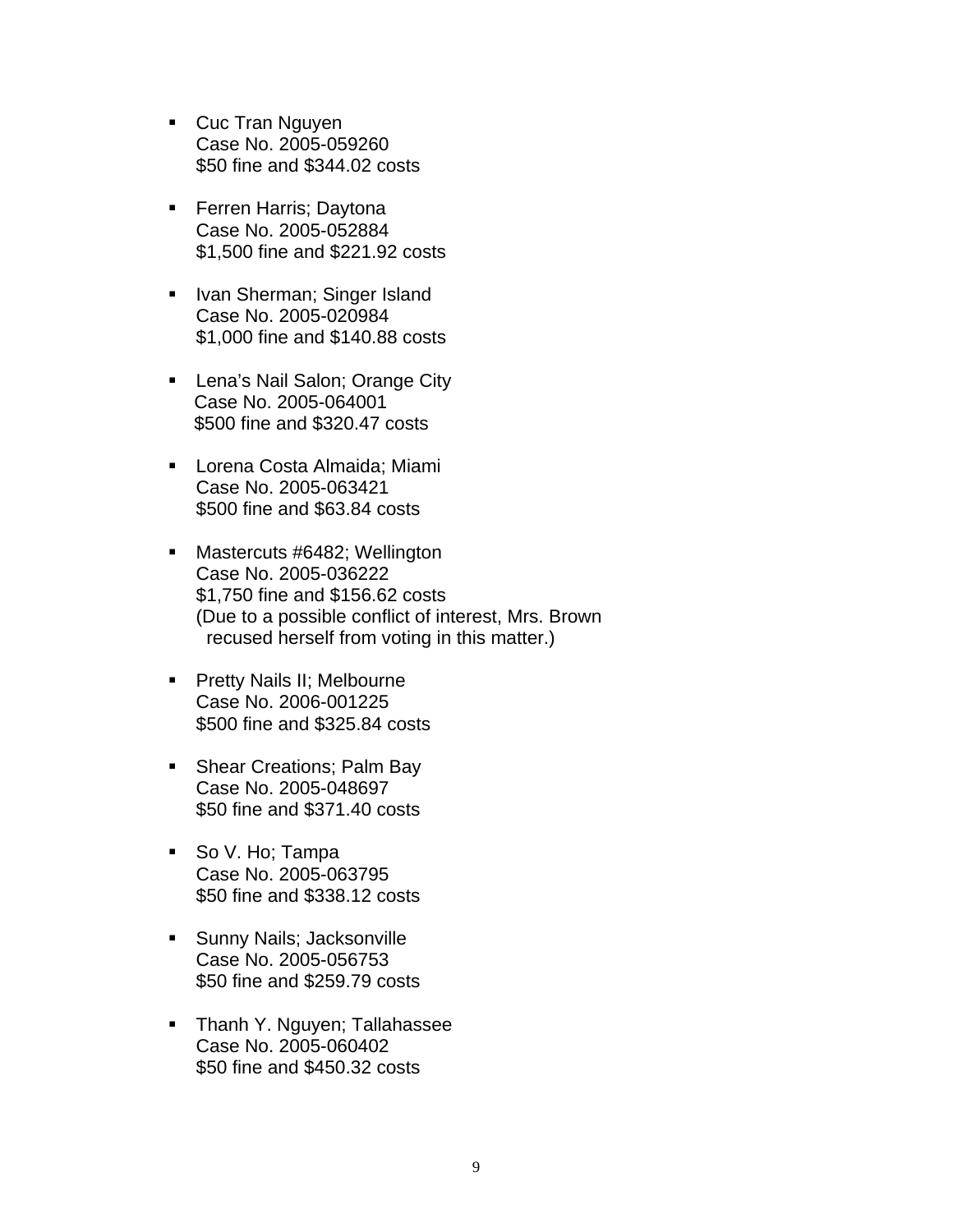- **Titanic Nails: Kissimmee** Case No. 2006-001684 \$500 fine and \$325.84 costs
- **Top Line Nails; Orlando** Case No. 2005-063991 \$500 fine and \$332.37 costs
- **US Nails: Melbourne** Case No. 2005-051579 \$50 fine and \$444.82 costs
- Queen Nails; Palm Bay Case No. 2006-001225 \$50 fine and \$448.13 costs
- **Five Star Nails & Salon; Orlando** Case No. 2006-005609 \$500 fine and \$327.50 costs
- **Giang Thi Thi Nguyen; St. Petersburg** Case No. 2005-059087 \$50 fine and \$344.95 costs
- Galaxy Nails; Orlando Case No. 2005-052139 \$50 fine and \$391.90 costs
- **Happy Nails Forever; Hialeah** Case No. 2005-022702 \$50 fine and \$453.06 costs
- Phat Fadez; Miami Case No. 2004-002181 \$250 fine and \$164.69 costs
- **Star Nails; Pompano Beach** Case No. 2005-053668 \$500 fine and \$359.26 costs

## **Department Attorney Report**

Mr. Tunnicliff informed the board that as of June 28, 2006, there are 198 open cosmetology cases in the legal section.

 Mr. Tunnicliff advised the board that Ms. Tiffany Harrington, Assistant General Counsel, will soon be transitioning over as the board's prosecutor. Mr. Tunnicliff stated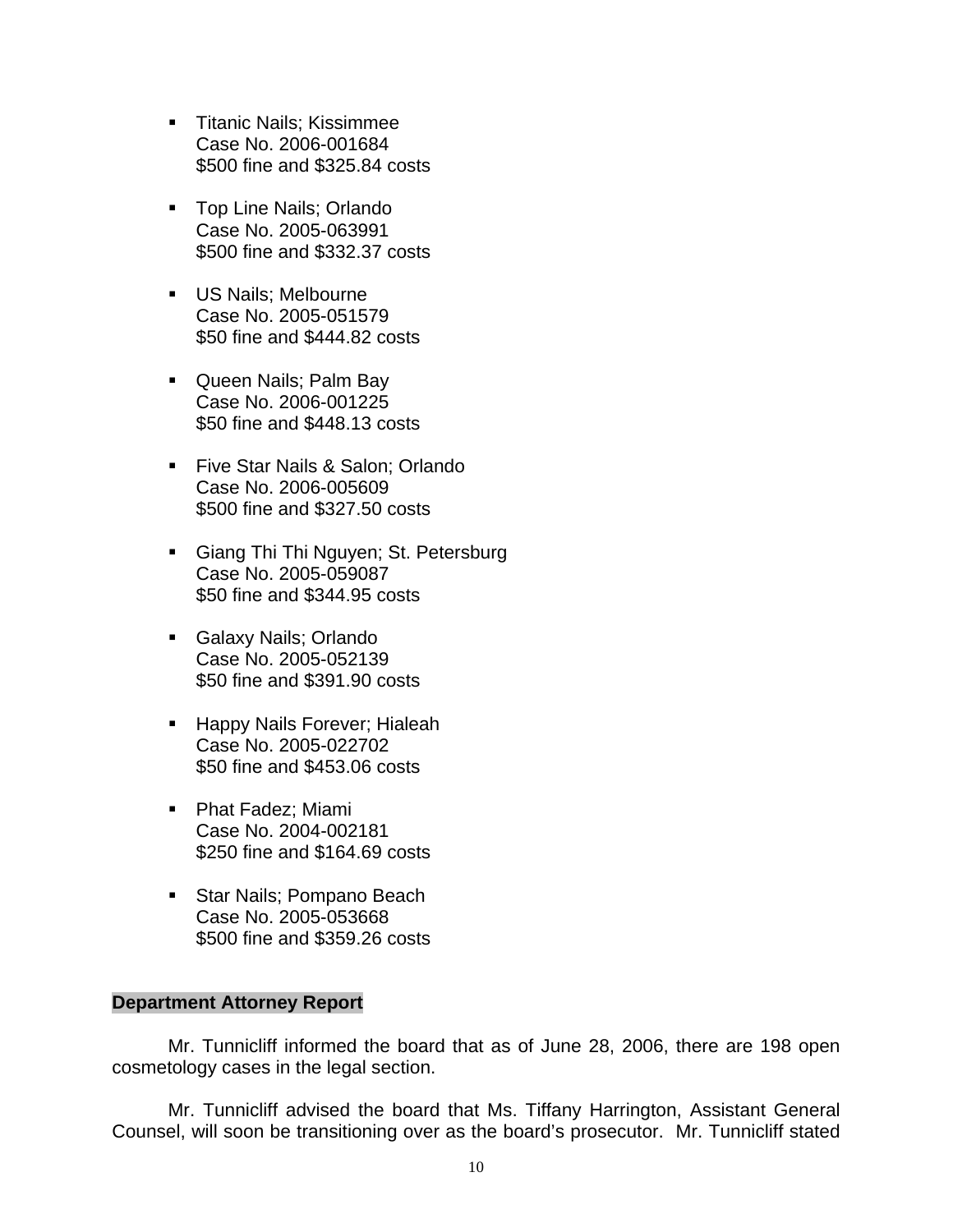that he intends to continue to assist with cosmetology disciplinary cases for another year.

# **Applications**

# **Applications for Licensure by Endorsement**

■ Rose M. Todd / New Jersey

Ms. Robyn Barineau, Executive Director, informed the board that Ms. Rose Todd requested that her endorsement application be presented before them as she believes that her licensure experience should fulfill the additional 200 cosmetology hour endorsement requirement. Ms. Todd was present and accompanied by Mr. Joe Todd. Both Ms. Todd and Mr. Todd were sworn in by the court reporter. Ms. Todd offered her 42 years of licensure experience as a demonstration of requirements similar to or equivalent to the licensure requirements in the State of Florida. Ms. Todd stated that she received her initial 1,000 hours of cosmetology education in the State of New York. Ms. Todd subsequently moved to the State of New Jersey and the licensure requirements for New Jersey were 1,200 education hours. Ms. Todd stated that she received her New Jersey cosmetology license by examination based on her current/active New York cosmetology license. Sometime later, Ms. Todd relocated to the State of Texas where the cosmetology education requirement is 1,500 hours. Ms. Todd received her Texas cosmetology license through reciprocity since the Texas cosmetology law has a provision where years of experience can be used in lieu of education hours. With having met the cosmetology licensure requirements of the other three mentioned states, Ms. Todd requested that the board approve her endorsement application without her being required to fulfill additional cosmetology educational hours; that she is able to demonstrate that she passed a written licensure examination in order to obtain another state's license; and that she is able to demonstrate the completion of education hours substantially similar to the qualifications required of applicants from Florida. After further discussion, as an attempt to prevent having a board denied application on file, Ms. Todd asked to withdraw the endorsement application and proceed by examination. Mrs. Brown moved to accept Ms. Todd's request to withdraw her endorsement application. Ms. Osborne seconded the motion and the motion passed unanimously.

## **Applications for Licensure by Examination**

■ John Garten / Georgia

Ms. Barineau informed the board that Mr. John Garten requested his examination application and examination history be presented before them as he is requesting the board grant him a Florida cosmetology license. Mr. Garten was present for the meeting accompanied by his employer Mr. Donald Posey. Mr. Garten and Mr. Posey were sworn in by the court reporter. Mr. Garten informed the board that he received his 3,000 hours of cosmetology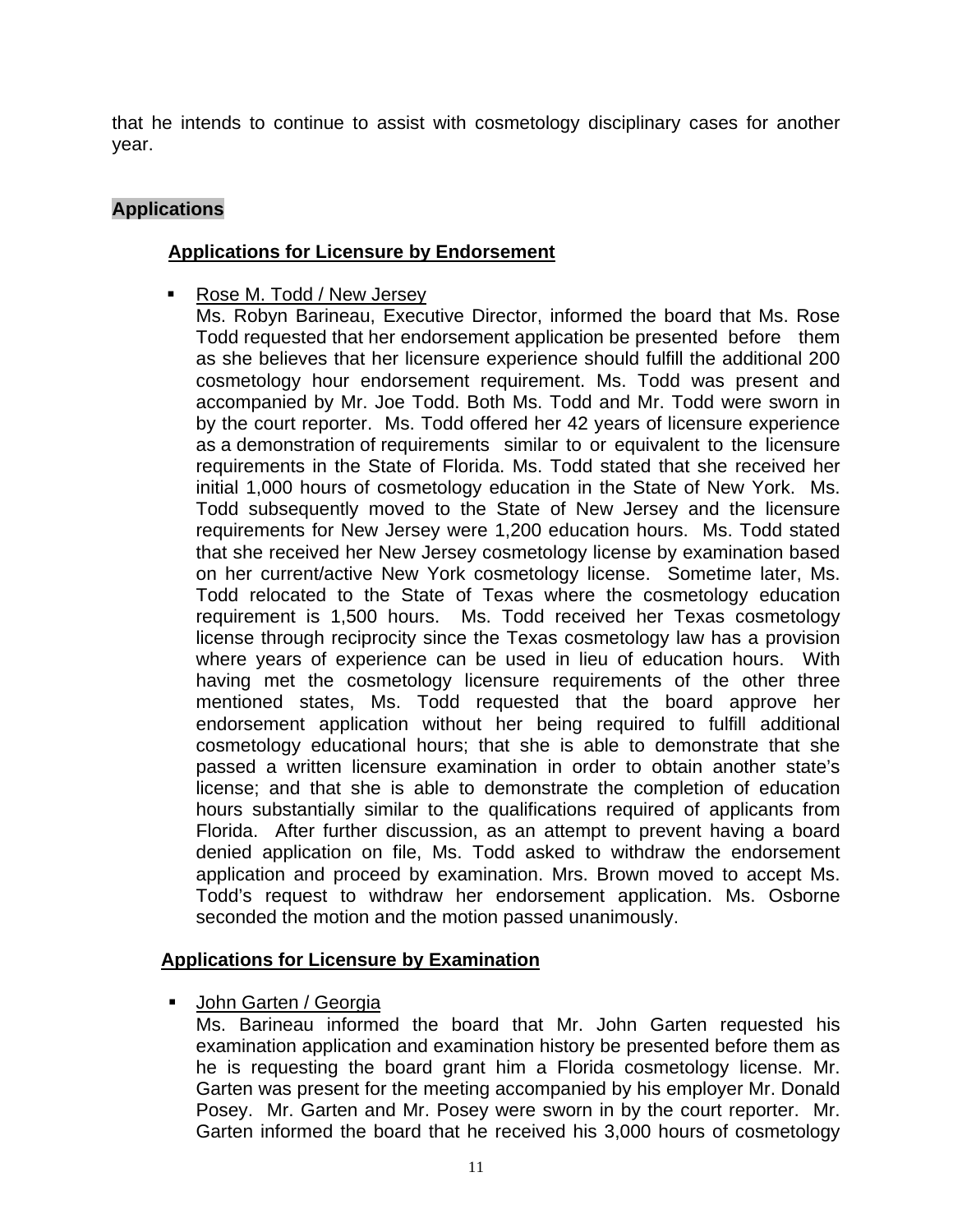education in the State of Georgia through a state approved apprenticeship program, after which he passed a written licensure examination. Realizing Florida does not recognize apprenticeship hours as a qualification for endorsement, Mr. Garten applied for the Florida cosmetology examination based on his current Georgia cosmetology license. Mr. Garten informed the board that he has been a licensed cosmetologist in the State of Georgia since 1993. Mr. Garten took the Florida cosmetology examination October 2004 and again March 2006, at which time he passed the theory portion of the examination. Mr. Garten challenged the clinical examination results and was awarded an additional exam point but, he still achieved a failing score. Mr. Garten requested the board grant him an additional three points for the written clinical portion of the exam which would qualify him for a Florida cosmetology license. Vice Chair Ritenbaugh stated that the board was sympatric to the hardship and difficulty of the process, however, it was not in their authority to grant his request for licensure. After further discussion, Mr. Garten made a decision to withdraw his request and continue with the examination process. Mrs. Brown moved that the board approve Mr. Garten's withdrawal. Ms. Osborne seconded the motion. The motion passed unanimously.

#### **Applications for Hair Braiding Courses**

CEUWorks.com

 After review and discussion of the course application, Vice Chair Ritenbaugh moved to deny the application based on the references to nail/pedicure treatments and foot spa sanitation and an incorrect reference to acne and skin cancer as viral skin conditions. Ms. Osborne seconded. The motion passed unanimously.

One Cue Creations

 After review and discussion of the course application, Vice Chair Ritenbaugh moved to deny the application as it is product oriented, and due to the inappropriate reference to dandruff treatment. Mrs. Brown seconded the motion and the motion passed unanimously.

#### **Applications for Hair Wrapping Courses**

CEUWorks.com

 After review and discussion of the course application, Vice Chair Ritenbaugh moved to deny the application based on the references to nail/pedicure treatments and foot spa sanitation and an incorrect reference to acne and skin cancer as viral skin conditions. Ms. Osborne seconded. The motion passed unanimously.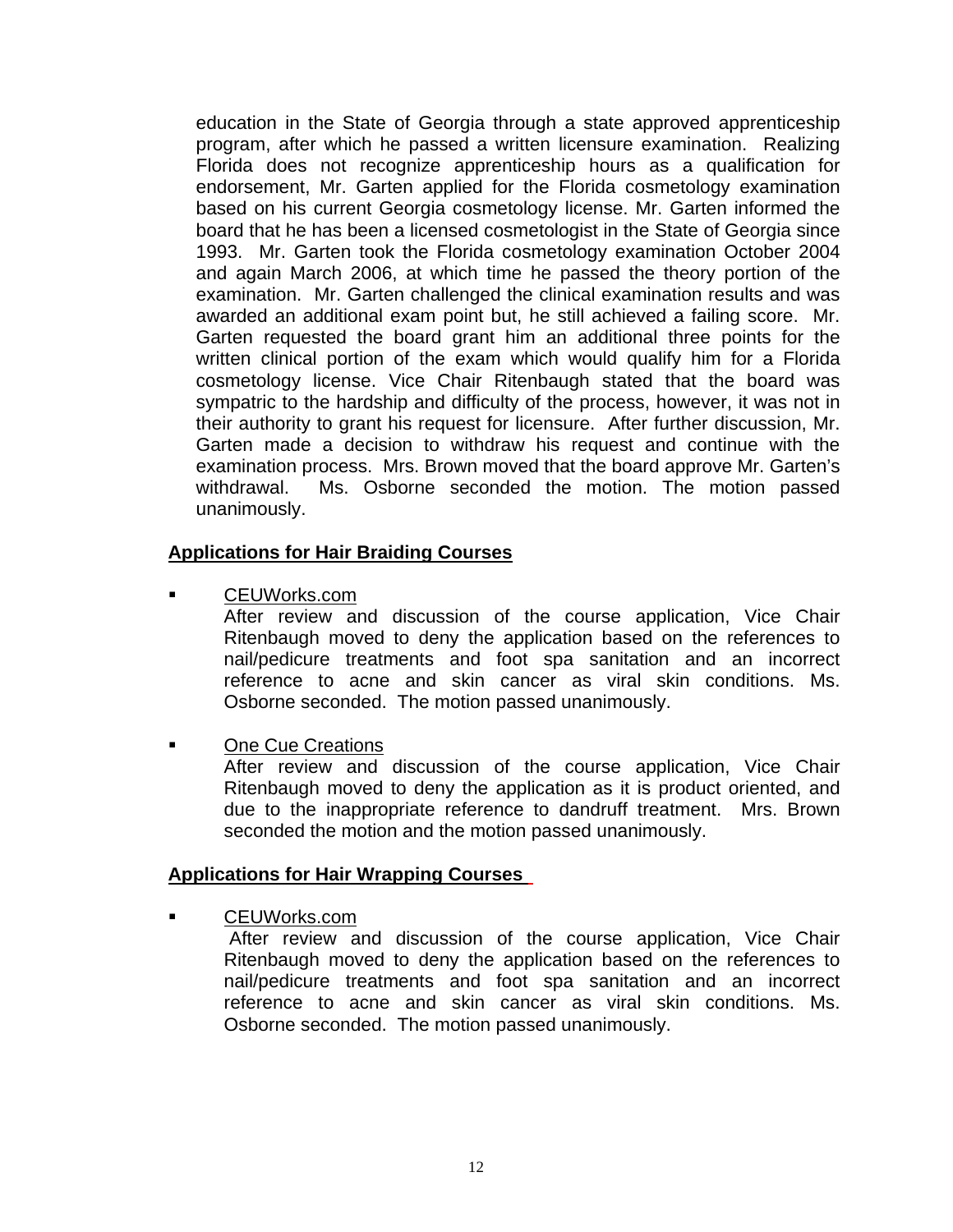# **Applications for Body Wrapping Courses**

# Amelia Goodman

 Ms. Barineau reminded the board they previously denied an application from Amelia Goodman for a body wrapping course at their January 22, 2006, board meeting and that the provider was attempting to resubmit the application for approval. After review and discussion of the course material, Ms. Smith moved that the board uphold the denial as the materials continue to include weight loss references. Ms. Jowers seconded the motion and the motion passed unanimously.

# **ASM Beauty World Academy, Inc.**

 After review and discussion of the course material, Ms. Jowers moved that the board deny the application due to an incorrect reference that alcohol is an approved disinfectant, the course references product names, and the course includes weight loss references. Ms. Osborne seconded the motion and the motion passed unanimously.

CEUWorks.com

 After review and discussion of the course application, Vice Chair Ritenbaugh moved to deny the application based on the references to nail/pedicure treatments and foot spa sanitation and an incorrect reference to acne and skin cancer as viral skin conditions. Ms. Osborne seconded. The motion passed unanimously.

- **Edu Tech Centers**  Vice Chair Ritenbaugh moved to approve the course application. Ms. Osborne seconded the motion and the motion passed unanimously.
- Florida Healthcare Academy, Inc. Vice Chair Ritenbaugh moved to approve the course application. Ms. Smith seconded the motion and the motion passed unanimously.
- World Class Academy Vice Chair Ritenbaugh moved to deny the application based on references to foot spas and nail specialty services. Ms. Jowers seconded the motion and the motion passed unanimously.

## **Initial HIV/AIDS Course Applications**

- **Daytona Institute of Massage Therapy**  Vice Chair Ritenbaugh moved to approve the application. Mrs. Brown seconded the motion. The motion passed unanimously.
- **Execute Career College**  Vice Chair Ritenbaugh moved to approve the application. Ms. Jowers seconded the motion. The motion passed unanimously.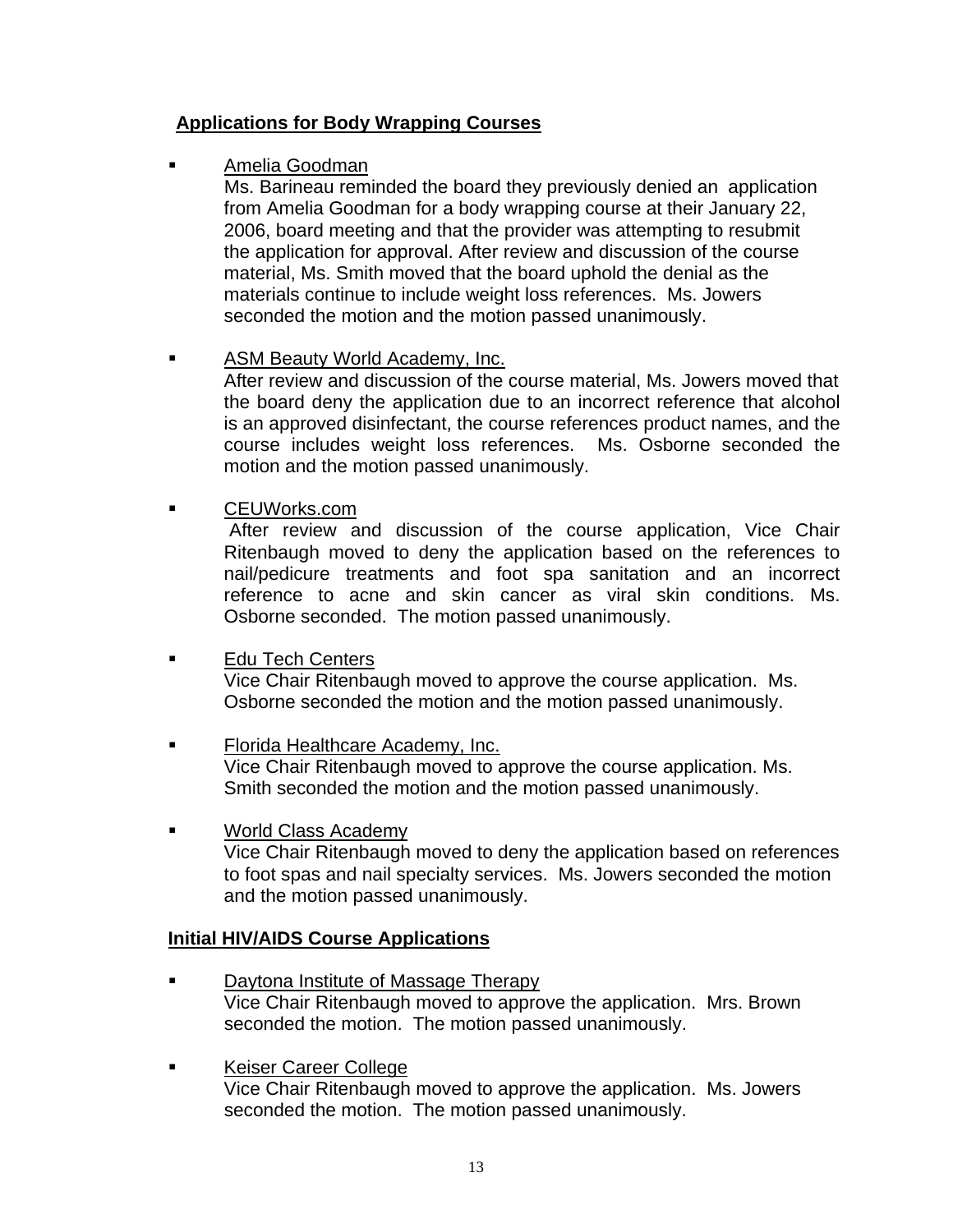**Latisha Green** 

 Mrs. Brown moved to approve the application. Vice Chair Ritenbaugh seconded the motion. The motion passed unanimously.

## **Continuing Education Course Applications**

- Grace Medical Equipment, Inc. Introduction to Light, Lasers and IPL 8 Hours (Live) Due to a possible conflict of interest, Ms. Smith recused herself from voting in this matter. After discussion of the course application, Mrs. Brown moved to deny the application as it is beyond the scope of authority for the practice of cosmetology. Ms. Jowers seconded the motion. Vice Chair Ritenbaugh opposed the motion.
- Grace Medical Equipment, Inc. Permanent Cosmetics 8 Hours (Live) Due to a possible conflict of interest, Ms. Smith recused herself from voting in this matter. After discussion of the course application, Mrs. Brown moved to deny the application as it is beyond the scope of authority for the practice of cosmetology. Ms. Jowers seconded the motion. The motion passed unanimously.

# **Committee Reports**

## **Continuing Education Committee – Laura Brown, Chair**

Mrs. Brown had no additional report at this time.

## **Rules Committee – Donna Osborne, Chair**

 Ms. Osborne asked Mr. Biggins to research the cosmetology endorsement statute to determine if there is current statutory authority to allow for years of experience to be considered for licensure. Ms. Osborne offered to assist Mr. Biggins in this mater. They will provide their findings to the board at the next meting.

## **Legislative Committee – Donna Osborne, Chair**

 Ms. Osborne informed the board that she has spoken with Ms. Susan Lehr regarding the failed 2006 legislation. Ms. Osborne reported that Ms. Lehr expects to file the same language during the 2007 legislative session with some adjustments. Ms. Osborne offered her assistance to Ms. Lehr.

## **Old Business**

 Vice Chair Ritenbaugh provided the board with a flier she created for distribution to salons which included information relating to sanitation tips for licensees and their customers, information relating to the proposed rule for sanitizing and sterilizing foot baths, and information encouraging individuals to file unlicensed activity complaints. The board would like to require salons to post this flier and have the department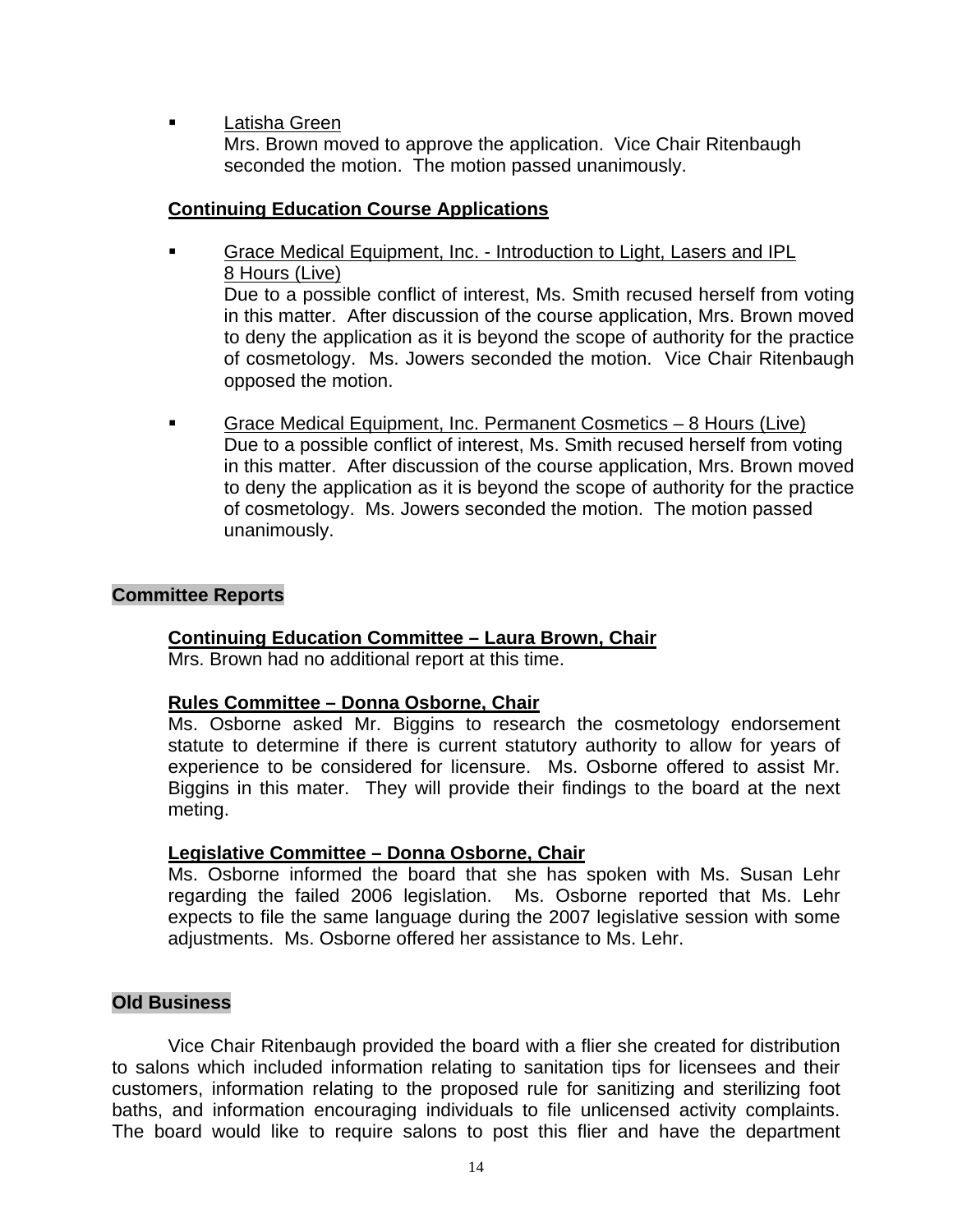inspectors distribute the flier to salons for posting as well as include this information on the cosmetology website and in the next newsletter. Ms. Barineau informed the board that the department's Communications Office and other department areas would also need to review and comment on the flier before distribution. The board will discuss the proposed flier in more detail at their October meeting.

# **New Business**

# **Petition for Variance and Waiver from Rule 61G5-18.007, F.A.C.**

 Ms. Theresa Licciardi presented the board with a Petition for Variance and Waiver from Rule 61G5-18-007, F.A.C. She requested the board consider her for licensure by endorsement based on her licensure education and history as well as a current hardship. Ms. Licciardi was present for the meeting accompanied by Mr. Joseph Licciardi. Ms. Licciardi and Mr. Licciardi were sworn in by the court reporter. Ms. Licciardi stated that she attended a government-operated cosmetology program for 1,000 hours in the State of New Jersey, she was required to pass a written and practical state board examination as a condition for licensure, and she has held a current New Jersey cosmetology license for 24 years. Ms. Licciardi informed the board that she initially applied for a Florida cosmetology license by endorsement based on her New Jersey cosmetology license. Ms. Licciardi was instructed that she did not meet the full educational requirements for endorsement; however, based on her current New Jersey cosmetology license, she was eligible to apply by examination. Twice, Ms. Licciardi has taken the Florida cosmetology examination but she failed the clinical portion by a few points. Ms. Licciardi attended International Academy in South Daytona for 40 remedial hours. Ms. Licciardi stated the remedial education consisted of her working on the floor assisting other students with various cutting techniques. The remedial hours did not consist of the education that she felt she needed in order to be able to pass the cosmetology examination. Ms. Licciardi noted that her husband had recently been diagnosed with prostate cancer and was currently undergoing radiation treatments. Ms. Licciardi stated that their household is a two paycheck household and her current unemployed status, coupled with her husband's health issues and employment situation, were a greater burden and hardship. After discussion, Mrs. Brown moved to approve the Petition for Variance and Waiver from Rule 61G5-18.007, F.A.C., granting Ms. Theresa Licciardi a Florida cosmetology license by endorsement based on the demonstration of her having met qualifications substantially similar or equivalent to the qualifications of a Florida cosmetology student. Ms. Jowers seconded the motion. Ms. Smith and Ms. Osborne opposed the motion. The following members voted in favor of the motion: Chair Caetano, Vice Chair Ritenbaugh, Mrs. Brown, and Ms. Jowers. Ms. Smith and Ms. Osborne opposed the motion. By majority vote, the motion passed.

# **Proposed Meeting Dates and Locations for 2006-2007 Fiscal Year**

 The board agreed to conduct future board meetings, for the 2006-2007 fiscal year, as follows:

October 29 and 30, 2006 – Orlando, Florida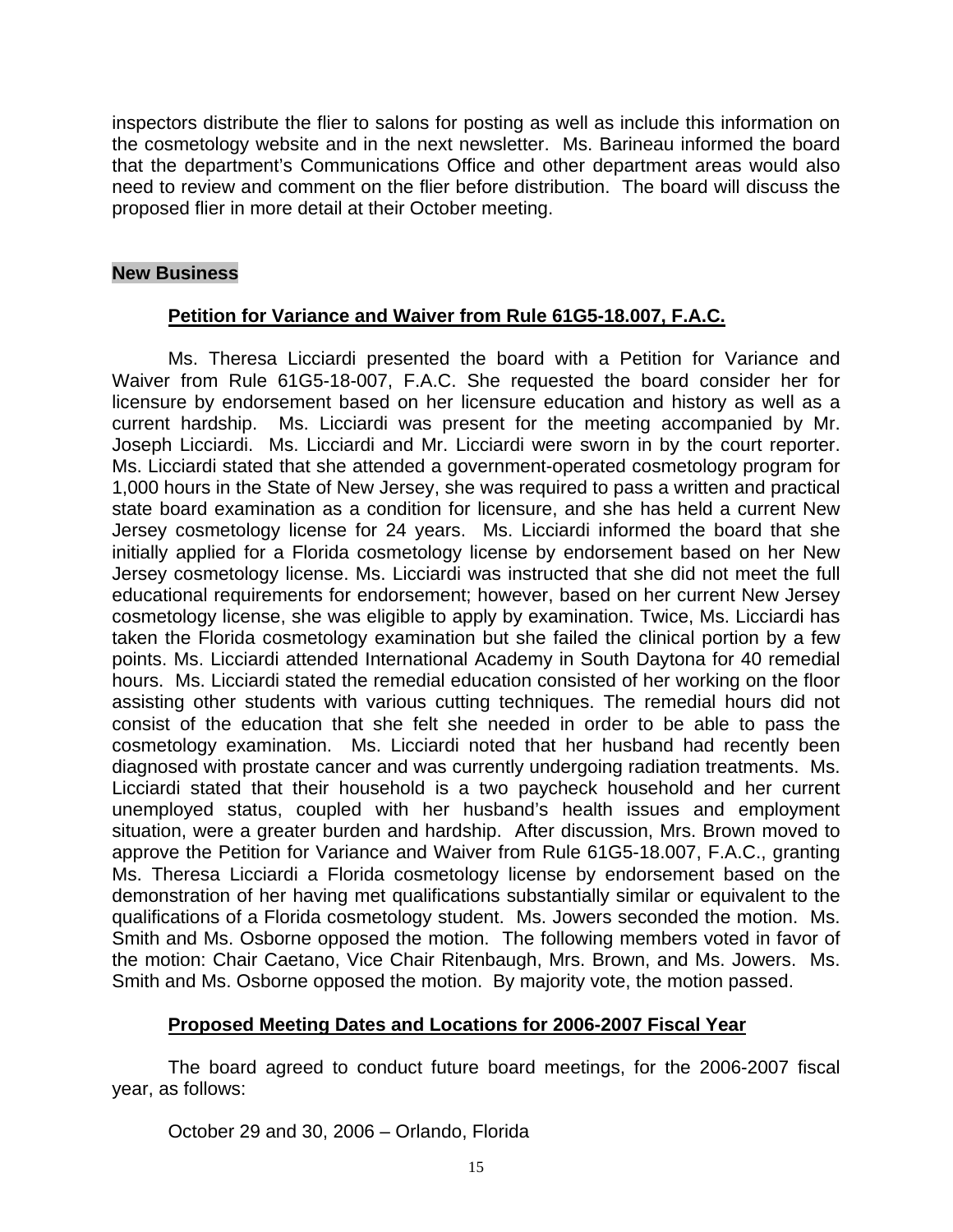January 21, 2007 – Ft. Lauderdale or Miami, Florida April 15, 2007 – Tampa, Florida

#### **Other Business**

#### **Executive Director's Report**

Financial Report, March 31, 2006 - Operating Account

Financial Report, March 31, 2006, Unlicensed Activity Account

 Ms. Barineau reported that as of March 31, 2006, the cash balance in the board's operating account was in deficit over \$1.5 million. Ms. Barineau noted that the assessment will soon begin to impact the negative balance and that the unlicensed activity account reflects a positive balance in excess of \$600K.

#### Cosmetology Assessment Update

 Ms. Barineau informed the board that the assessment rule was effective July 16, 2006. Ms. Barineau reported that inserts are included with the renewal notices mailed to individual licensees for the October 31, 2006, and October 31, 2007, and salon renewals due November 30, 2006, as well as a bulletin posted on the cosmetology website and in the latest newsletter advising licensees of the assessment. Ms. Barineau will be prepared to report on the assessment revenue collected at the next board meeting.

Complaints and Investigative Statistics Report July 2005–June 2006

 Ms. Barineau informed the board that the complaints and investigative statistics report for July 2005 through June 2006 was included in the agenda for informational purposes.

## MMA Bulletin / Cosmetology Salon Flier

 Ms. Barineau informed the board that the MMA Bulletin/Cosmetology Salon Flier was included in the agenda for informational purposes. The flier is distributed to salons during inspections and has been included in the latest newsletter.

 National Commission of Cosmetology Arts & Sciences, Inc. (NACCAS) Newsletter - Volume 2 No. 3

 Ms. Barineau informed the board that the NACCAS Newsletter was included in the agenda for informational purposes.

 National Coalition of Estheticians, Manufacturers/Distributors & Associations (NCEA) Newsletter – Volume 3 No. 4

 Ms. Barineau informed the board that the NCEA Newsletter was included in the agenda for informational purposes.

## Unlicensed Activity Complaint Line Statistics

 Ms. Barineau informed the board that the unlicensed activity complaint line statistics report was included in the agenda for informational purposes.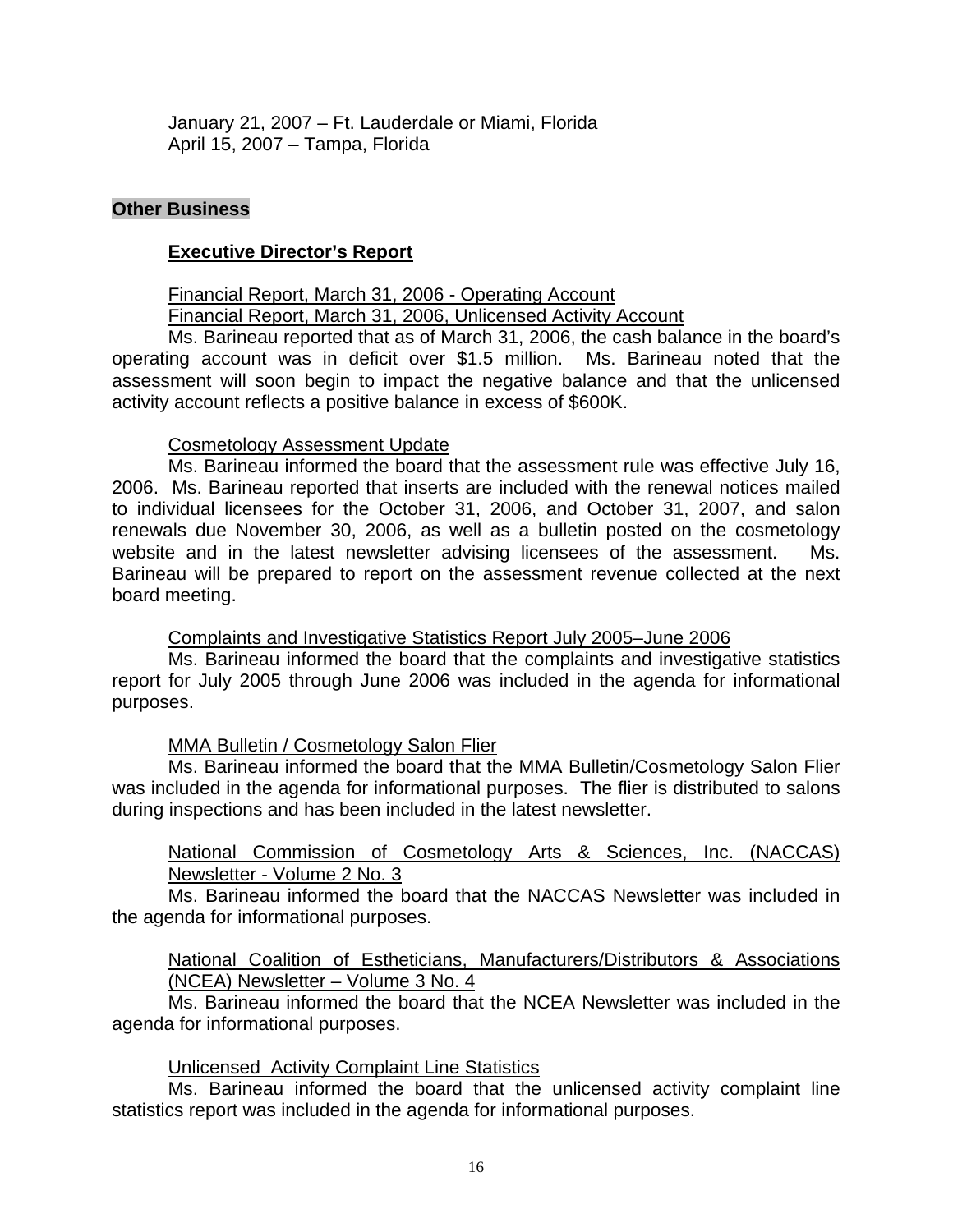#### DBPR Press Release Regarding Continuing Education Requirements

 Ms. Barineau informed the board that the DBPR press release regarding continuing education requirements was included in the agenda for informational purposes.

#### **Board Attorney's Report**

#### Rule 61G5-20.002, F.A.C. – Salon Requirements

 Mr. Biggins informed the board that the rule language relating to the sanitation and sterilization of foot baths should be effective shortly.

#### Rule 61G5-20.004, F.A.C. – Display of Documents

 As an attempt to deter or eliminate license fraud, Chair Caetano suggested that the board consider amending their Rule 61G5-20.004, F.A.C, to require licensees to laminate their licenses with a current picture for posting at the workstations. Mr. Biggins presented the board with the proposed language as follows:

 (1) All holders of a cosmetology or specialty salon license shall display within their salons in a conspicuous place which is clearly visible to the general public upon entering the salon the following documents:

(a) the current salon license,

(b) a legible copy of the most recent inspection sheet for the salon.

 (2) All holders of a cosmetology or specialty salon license shall require and ensure that all individuals engaged in the practice of cosmetology, any specialty, hair braiding, hair wrapping, or body wrapping display at the individual's work station their current license or registration at all times when the individual is performing cosmetology, specialty, hair braiding, hair wrapping, or body wrapping services. The license or registration on display shall be the original certificate or a duplicate issued by the Department and shall have attached a 2" by 2" photograph taken within the previous two years of the individual whose name appears on the certificate. The certificate with a photograph attached shall be permanently laminated. A photograph of the individual whose name appears on the displayed license or registration certificate, which is approximately 2" by 2" and less than two years old, shall be permanently attached or affixed to all displayed licenses and registration certificates.

Mrs. Brown made a motion to accept the proposed language for Rule 61G5- 20.004, F.A.C., as provided by Board Counsel, with an effective date of July 1, 2007 as to allow salons and licensees the opportunity to comply. Ms. Jowers seconded the motion. The motion passed unanimously. Mr. Biggins will amend and proceed with filing Rule 61G5-20.004, F.A.C.

Ms. Barineau stated that once the rule is amended, she will research the most economical way in which to distribute the notification information to salons and licensees.

#### Rule 61G5-32.001(6)(e), F.A.C. – Continuing Education

It was brought to the board's attention that their Rule 61G5-32.001(6)(e), F.A.C., required amending to change the number of days a continuing education provider has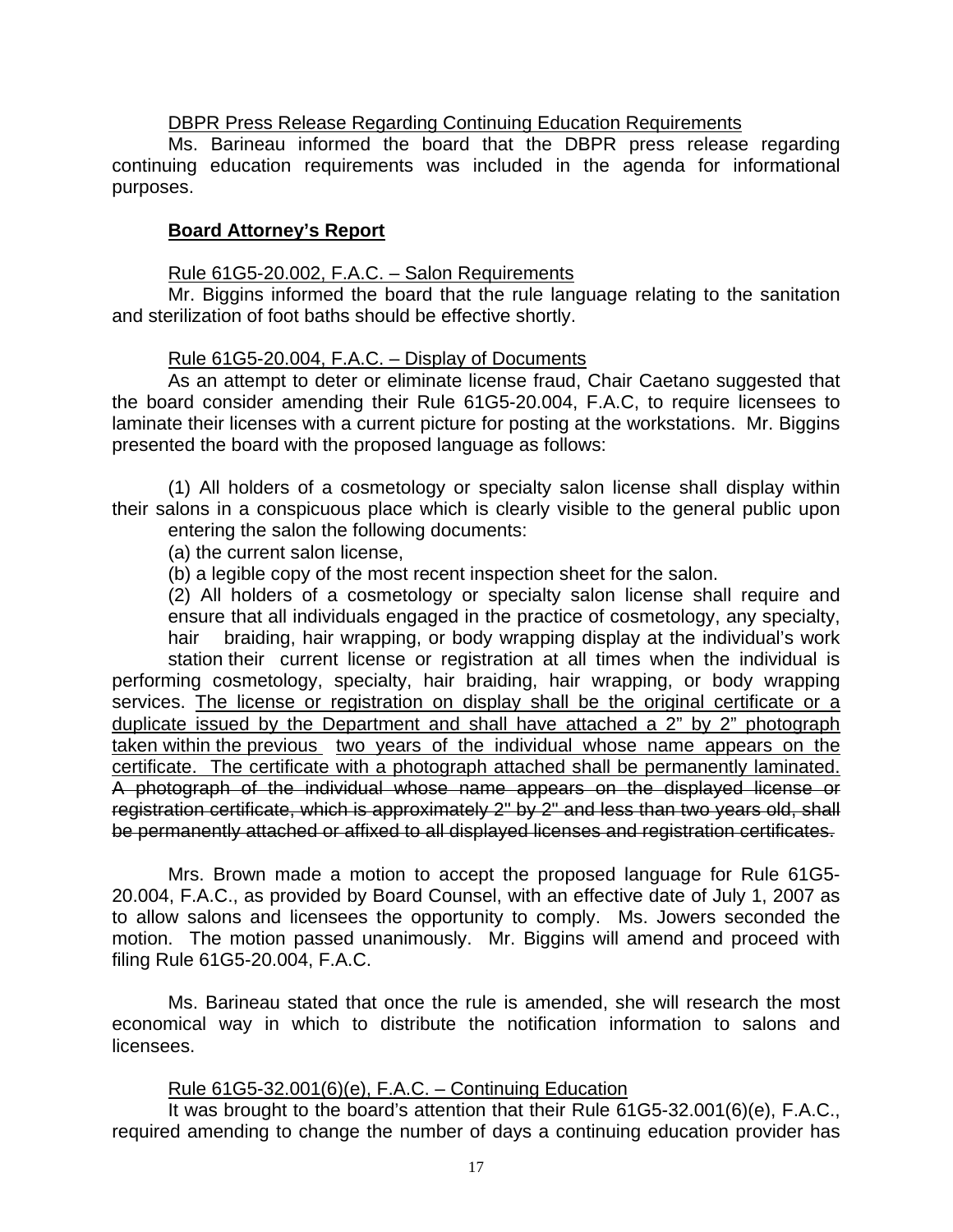to transmit course completion information to the department from five days to 30 days or the end of the renewal cycle, whichever happened first. The amendment is required in order to comply with Chapter 455, F.S. The proposed language reads as follows:

"Beginning November 1, 2001, continuing education providers shall electronically Provide to the Department the list of attendees at each of its offered courses within 5 30 business days of the completion of the course or prior to the end of the renewal cycle, whichever happens first."

Ms. Osborne made a motion to accept the proposed amendment to Rule 61G5- 32.001(6)(e), F.A.C., as provided by Board Counsel. Ms. Jowers seconded the motion and the motion passed unanimously. Mr. Biggins will amend and proceed with filing Rule 61G5-32.001, F.A.C.

# **Bureau of Education and Testing**

Ms. Osborne gave the board a brief overview of the presentation provided by the department's Bureau of Education and Testing (BET) relating to the board's education and testing concerns. Ms. Osborne stated that the presentation was very informative and interesting and answered many of her questions. Ms. Osborne added that she was most impressed with the department's Central Intake Unit and Customer Contact Center since she was able to view their operations. Ms. Osborne indicated that BET was willing to provide the entire board with their presentation, and she suggested the board invite BET to their next meeting.

## **Board Member Comments**

There were no additional board member comments at this time.

## **Chairperson Comments**

 Chair Caetano appointed Mrs. Laura Brown as Chair of the Education and Testing Committee.

## **Public Comments**

 Ms. Bonnie Poole, with the Florida Cosmetology Association (FCA), stated that the FCA is supportive of increasing the educational hours and other information originally contained in the 2006 legislative proposal, however, FCA will not support a bill that includes internship or apprenticeship programs.

 Correspondence from Mr. Anthony Newin from Nail Clients Protection Organization (NCPO) regarding regulation of nail salons was included in the agenda for informational purposes.

 Ms. Barineau received an email from North Florida Academy regarding chelating soaps. Chair Caetano stated that he will contact the Georgia Board of Cosmetology member with whom he has been corresponding and inform Ms. Barineau of his findings